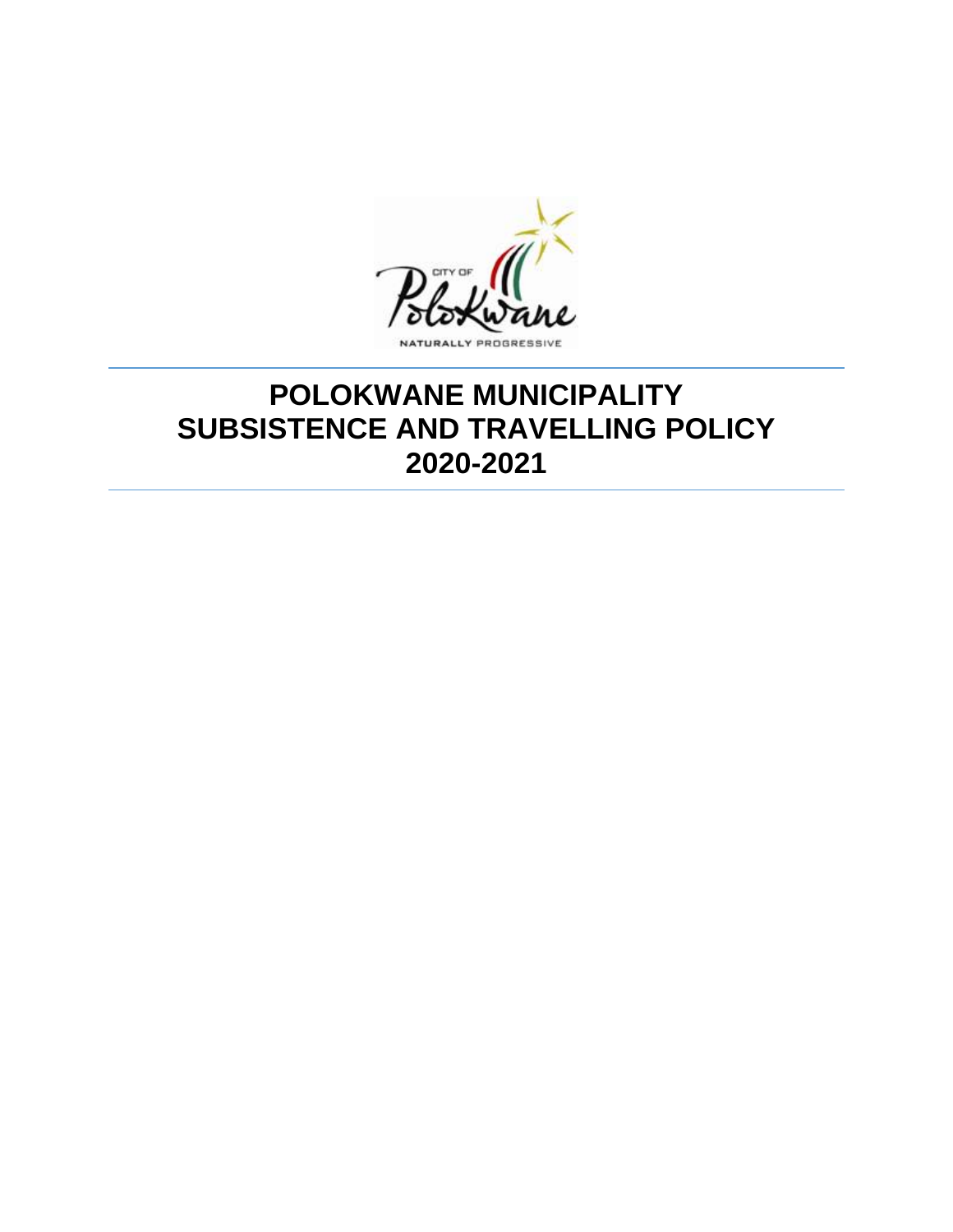## **DIRECTORATE CORPORATE AND SHARED SERVICES**

## **BUSINESS UNIT: HUMAN RESOURCES**

#### **ITEM: REF NO:**

#### **REVISED SUBSISTENCE AND TRAVELLING ALLOWANCE POLICY**

#### **Report of the Manager Human Resources**

#### **PURPOSE**

The purpose of the report is to obtain approval of the revised Subsistence and Travelling Allowance Policy.

#### **DISCUSSION**

Council resolved in 2008 to update the Subsistence and Travel (S & T) Allowance policy by agreeing on new tariffs. The S&T Policy differs from the travelling allowance that is paid to officials for using their personal vehicles to perform duties for the Municipality.

The rates that were approved in 2008 are reviewed annually and are adjusted in line with standard applicable procedures and guidelines (e.g. SARS annual guidelines applicable to S & T and MFMA Circular **97**)**.**

The rates are as follows: **DESCRIPTION PREVIOUS** NEW REVISED \*Day Allowance : Incidental Costs **R134.00** R134.00 R139.00 Overnight Allowance – own booking (D,B&B incl) | R716.00(Inclusive) | R752.00(Inclusive) **Meals: MFMA Circular 82 MFMA Circular 97** \* Breakfast **R120** R110(Band 1) \* Lunch R120 R160(Band 1, 2 & 3) **Dinner** R150 R150 R180(Band 1 & 2) \* The above rates are applicable only where accommodation is arranged by Council but meals are not provided for in the package or where employees made their own accommodation arrangements \*Traveling outside border SA: Non adjacent Countries | Prescribed amount applicable to the relevant country(SARS guidelines, PAYE-GEN-01-G03-A02 – Subsistence Allowance – Foreign Travel) Prescribed amount applicable to the relevant country(SARS guidelines, PAYE-GEN-01-G03-A02 – Subsistence Allowance – Foreign Travel) Traveling outside border SA: Adjacent Countries \*Prescribed rate per kilometer: Tariffs for the use of Motor Transport (**Department of Transport**) Tariffs for the use of Motor Transport (**Department of Transport**)  $NB = In$  all instances amounts exceeding the above must be supported by proof of actual payments  $\overline{a}$ 

1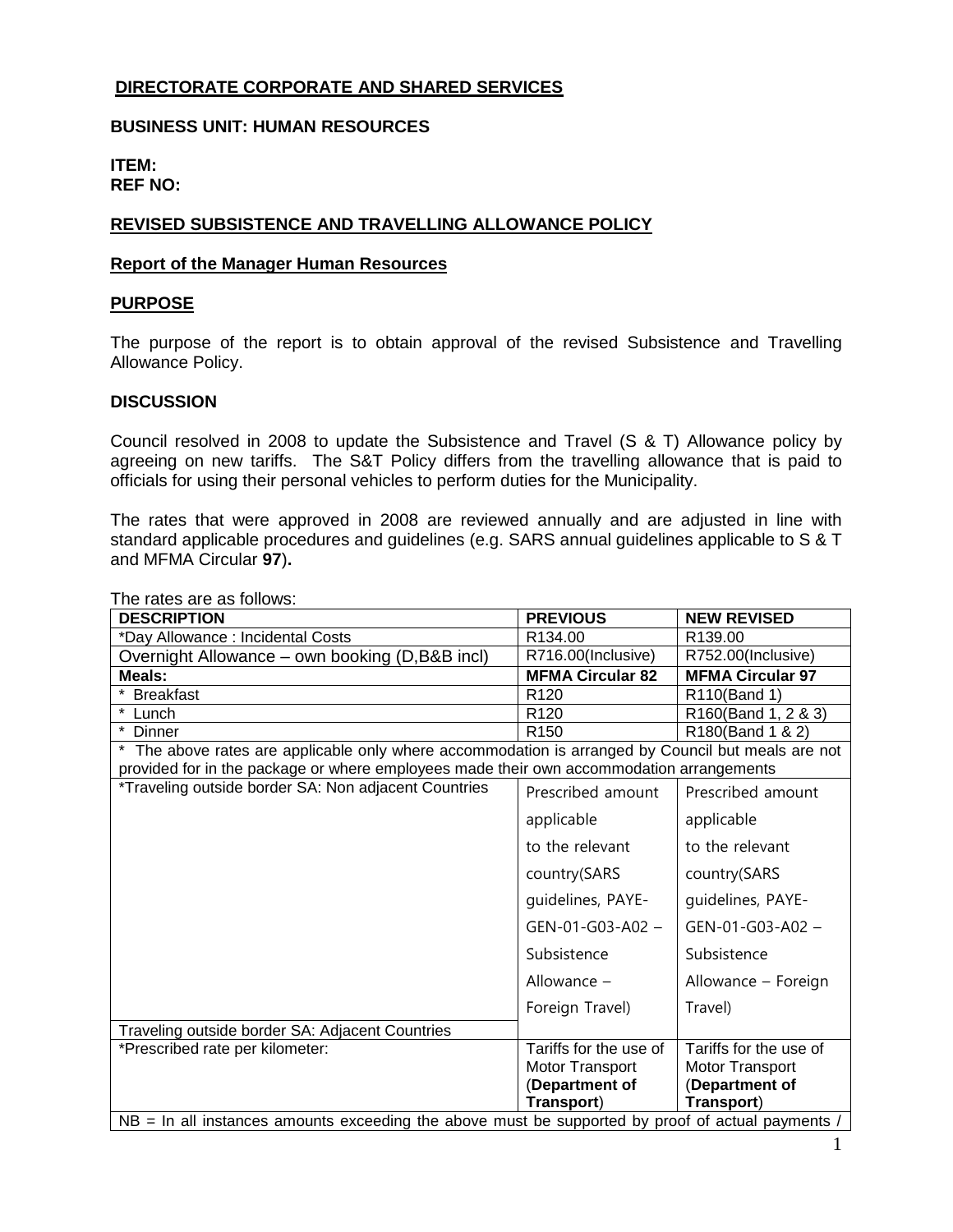documentation or else ONLY the amounts reflected above will be paid.

**\*Foot Note: The items marked with an asterisk will be amended annually in terms of the SARS Guidelines as attached marked "Annexure C" and/or applicable MFMA Circulars, e.g. MFMA Circular 97**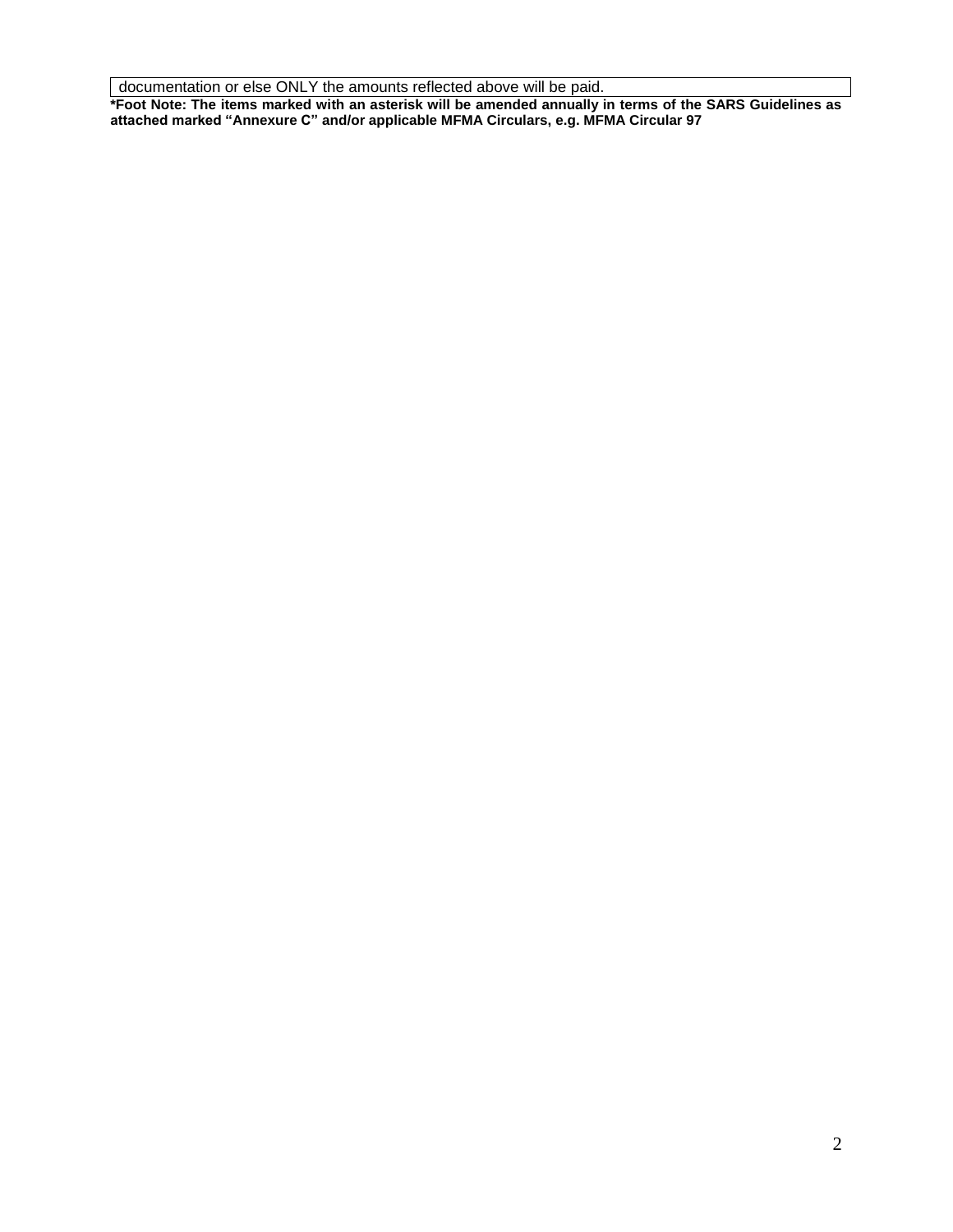## **Day allowance**

Day allowance will be increased from R134.00 to R139.00 for incidental expenditure.

## **Overnight allowance**

Overnight accommodation may only be booked where the return trip exceeds 500 kilometers.

## **1. Where all accommodation is being arranged and paid for Council in advance.**

In scenario 1, the person will only receive a day allowance of R139.00 for every day away from his home base.

| <b>DESCRIPTION</b>                                                                         | <b>PREVIOUS</b>         | <b>NEW REVISED</b>      |
|--------------------------------------------------------------------------------------------|-------------------------|-------------------------|
| <b>Overnight Allowance</b>                                                                 | Council<br>paid<br>in   | in<br>Council<br>paid   |
|                                                                                            | advance                 | advance                 |
| Day away (for every day)                                                                   | R134.00                 | R139.00                 |
| Day of return (longer than 6 hours away from                                               | <b>MFMA Circular 82</b> | <b>MFMA Circular 97</b> |
| base)                                                                                      |                         |                         |
| Meals:                                                                                     |                         |                         |
| * Breakfast                                                                                | R <sub>120</sub>        | R110(Band 1)            |
| * Lunch                                                                                    | R <sub>120</sub>        | R160(Band 1, 2 & 3)     |
| * Dinner                                                                                   | R <sub>150</sub>        | R180(Band 1 & 2)        |
| * The above rates are applicable only where accommodation is arranged by Council but meals |                         |                         |
| are not provided for in the package.                                                       |                         |                         |
| *Prescribed rate per kilometer:                                                            | Tariffs for the use of  | Tariffs for the use of  |
|                                                                                            | Motor Transport         | <b>Motor Transport</b>  |
|                                                                                            | (Department of          | (Department of          |
|                                                                                            | Transport)              | Transport)              |
| $NB = In$ all instances amounts exceeding the above must be supported by proof of actual   |                         |                         |
| payments / documentation or else ONLY the amounts reflected above will be paid.            |                         |                         |

#### **2. Where the person travelling pays for his own costs.**

In scenario 2 the person will be getting an overnight allowance only for the days away from his home base. The difference between the current and the proposed is as follows:

| <b>DESCRIPTION</b>                                                                         | <b>PREVIOUS</b>         | <b>NEW REVISED</b>      |
|--------------------------------------------------------------------------------------------|-------------------------|-------------------------|
| Overnight Allowance - own booking (D,B&B                                                   | R716.00 (Inclusive)     | R752.00(Inclusive)      |
| incl)                                                                                      |                         |                         |
| Day away (for every day)                                                                   | R134.00                 | R <sub>139.00</sub>     |
| Day of return (longer than 6 hours away                                                    | <b>MFMA Circular 82</b> | <b>MFMA Circular 97</b> |
| from base)                                                                                 |                         |                         |
| Meals:                                                                                     |                         |                         |
| * Breakfast                                                                                | R <sub>120</sub>        |                         |
| * Lunch                                                                                    | R <sub>120</sub>        | -                       |
| * Dinner                                                                                   | R <sub>150</sub>        |                         |
| * The above rates are applicable only where accommodation is arranged by Council but meals |                         |                         |
| are not provided for in the package.                                                       |                         |                         |
| *Prescribed rate per kilometer:                                                            | Tariffs for the use of  | Tariffs for the use of  |
|                                                                                            | Motor Transport         | Motor Transport         |
|                                                                                            | (Department of          | (Department of          |
|                                                                                            | Transport)              | Transport)              |
| $NB = In$ all instances amounts exceeding the above must be supported by proof of actual   |                         |                         |
| payments / documentation or else ONLY the amounts reflected above will be paid.            |                         |                         |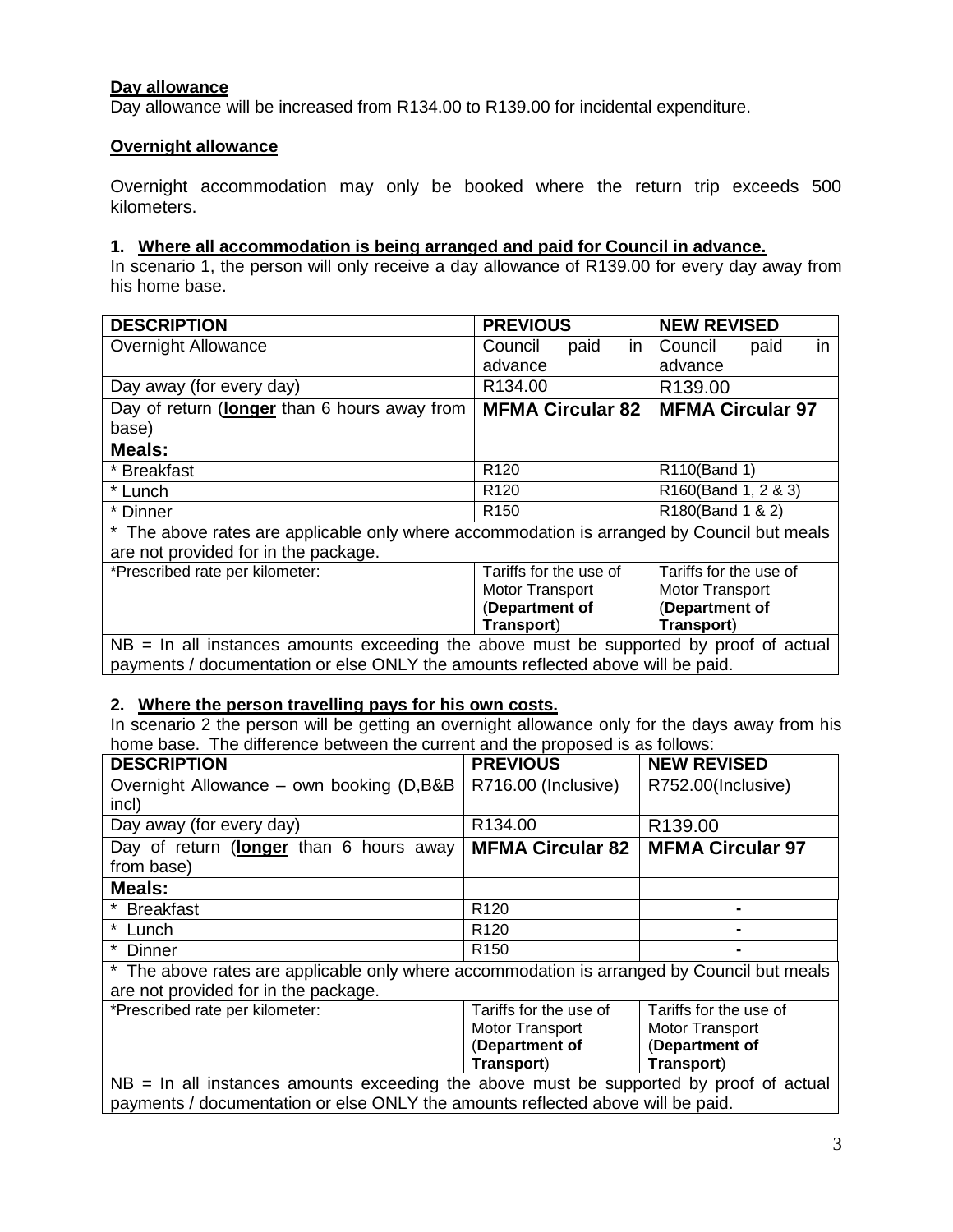#### **International Allowance**

It is recommended that an all inclusive amount per day applicable to the relevant country, be paid for meals and incidental cost allowances for visits to countries outside the Republic of South Africa as stipulated in the SARS Guide for Employers in respect of Allowances (Subsistence Allowance – Foreign Travel).

It is the responsibility of the employee to keep documentation in respect of expenditure incurred for tax purposes.

#### **Travel Allowance**

| <b>DESCRIPTION   PREVIOUS</b> |                                        | <b>NEW REVISED</b>                     |
|-------------------------------|----------------------------------------|----------------------------------------|
| <b>Travel Costs</b>           | Tariffs for the use of Motor Transport | Tariffs for the use of Motor Transport |
|                               | (Department of Transport)              | (Department of Transport)              |
| <b>Toll Fees</b>              | Will be paid on submitting proof of    | Will be paid on submitting proof of    |
|                               | payment                                | payment                                |
| <b>Parking Fees</b>           | Will be paid on submitting proof of    | Will be paid on submitting proof of    |
|                               | payment                                | payment                                |

## **Comments: Chief Financial Officer**

#### **RECOMMEND**

- 1. That Mayoral Committee approves the Revised Subsistence and Travelling Allowance Policy attached as Annexure "A", S & T Procedures attached as Annexure "B" and the claim form attached as Annexure "D'.
- 2. That Council approves Subsistence and Travelling allowances as to be paid follows:

| <b>DESCRIPTION</b>                                                                         | <b>PREVIOUS</b>                           | <b>NEW REVISED</b>                        |
|--------------------------------------------------------------------------------------------|-------------------------------------------|-------------------------------------------|
| *Day Allowance: Incidental Costs                                                           | R134.00                                   | R <sub>139.00</sub>                       |
| Overnight Allowance – own booking (D,B&B incl)                                             | R716.00(Inclusive)                        | R752.00(Inclusive)                        |
| Meals:                                                                                     | <b>MFMA Circular 82</b>                   | <b>MFMA Circular 97</b>                   |
| *<br><b>Breakfast</b>                                                                      | R <sub>120</sub>                          | R110(Band 1)                              |
| * Lunch                                                                                    | R <sub>120</sub>                          | R160(Band 1, 2 & 3)                       |
| $\star$<br>Dinner                                                                          | R <sub>150</sub>                          | R180(Band 1 & 2)                          |
| * The above rates are applicable only where accommodation is arranged by Council but meals |                                           |                                           |
| are not provided for in the package.                                                       |                                           |                                           |
| *Traveling<br>outside<br>border SA: Non<br>adjacent                                        | Prescribed amount                         | Prescribed amount                         |
| Countries                                                                                  | applicable                                | applicable                                |
|                                                                                            | to the relevant                           | to the relevant                           |
|                                                                                            | country(SARS                              | country(SARS                              |
|                                                                                            | quidelines, PAYE-                         | guidelines, PAYE-                         |
|                                                                                            | GEN-01-G03-A02 -                          | GEN-01-G03-A02 -                          |
|                                                                                            | Subsistence                               | Subsistence                               |
|                                                                                            | Allowance $-$                             | Allowance - Foreign                       |
|                                                                                            | Foreign Travel)                           | Travel)                                   |
| Traveling outside border SA: Adjacent Countries                                            |                                           |                                           |
| *Prescribed rate per kilometer:                                                            | Tariffs for the use of<br>Motor Transport | Tariffs for the use of<br>Motor Transport |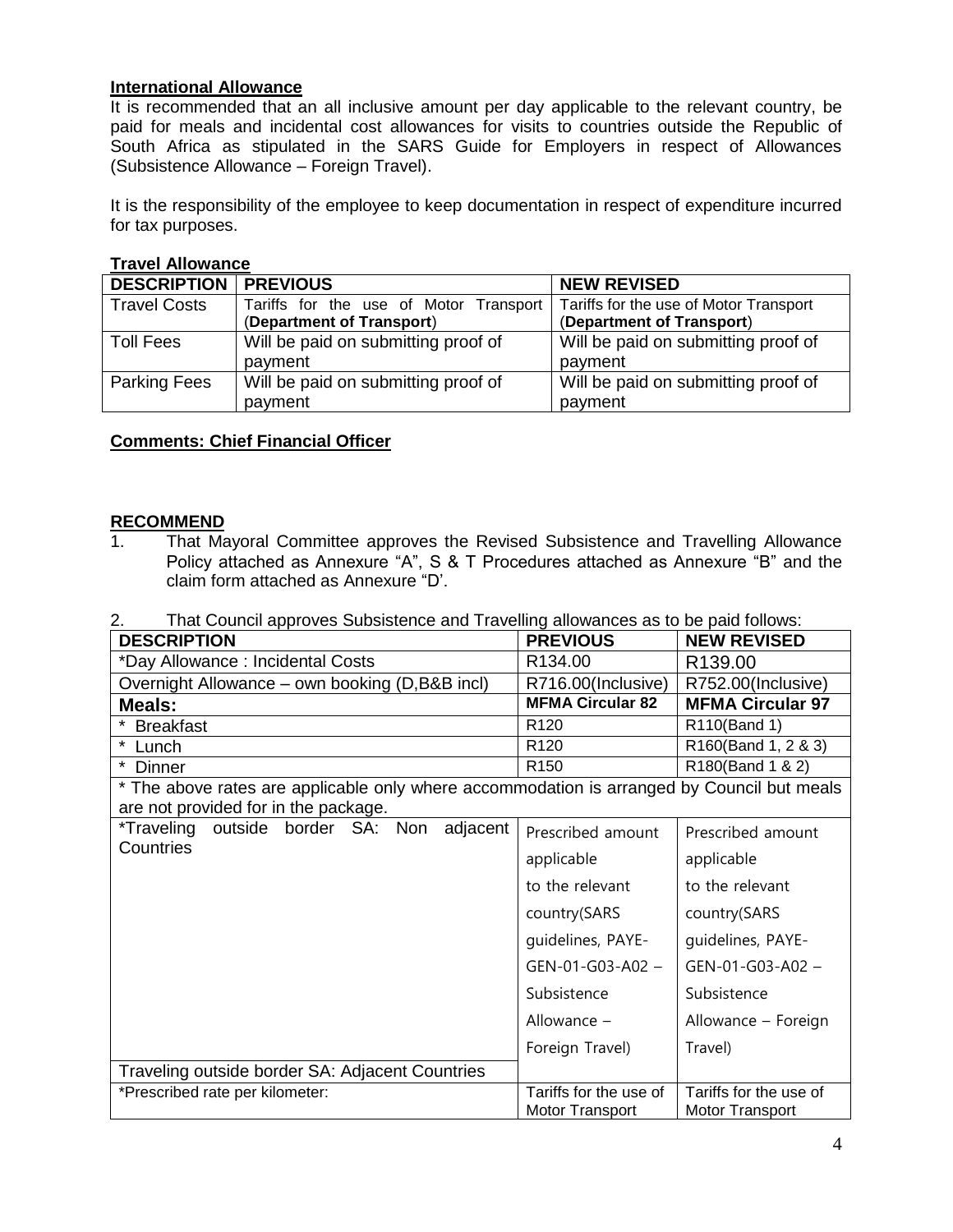| (Department of | (Department of   |
|----------------|------------------|
| ˈransport)     | <b>Fransport</b> |
|                |                  |

NB = In all instances amounts exceeding the above must be supported by proof of actual payments / documentation or else ONLY the amounts reflected above will be paid.

**Day allowance / Overnight allowance: (**Where all accommodation is being arranged and paid for by Council in advance):

| <b>DESCRIPTION</b>                                                                         | <b>PREVIOUS</b>         | <b>NEW REVISED</b>      |
|--------------------------------------------------------------------------------------------|-------------------------|-------------------------|
| Overnight Allowance                                                                        | paid<br>Council<br>in.  | in<br>Council<br>paid   |
|                                                                                            | advance                 | advance                 |
| Day away (for every day)                                                                   | R134.00                 | R <sub>139.00</sub>     |
| Day of return (longer than 6 hours away from                                               | <b>MFMA Circular 82</b> | <b>MFMA Circular 97</b> |
| base)                                                                                      |                         |                         |
| Meals:                                                                                     |                         |                         |
| * Breakfast                                                                                | R <sub>120</sub>        | R110(Band 1)            |
| * Lunch                                                                                    | R <sub>120</sub>        | R160(Band 1, 2 & 3)     |
| * Dinner                                                                                   | R <sub>150</sub>        | R180(Band 1 & 2)        |
| * The above rates are applicable only where accommodation is arranged by Council but meals |                         |                         |
| are not provided for in the package.                                                       |                         |                         |
| *Prescribed rate per kilometer:                                                            | Tariffs for the use of  | Tariffs for the use of  |
|                                                                                            | Motor Transport         | Motor Transport         |
|                                                                                            | (Department of          | (Department of          |
|                                                                                            | Transport)              | Transport)              |
| $NB = In$ all instances amounts exceeding the above must be supported by proof of actual   |                         |                         |
| payments / documentation or else ONLY the amounts reflected above will be paid.            |                         |                         |

# **Day allowance / Overnight allowance:** (Where the person travels at his/her own costs):

| <b>DESCRIPTION</b>                                                                         | <b>PREVIOUS</b>         | <b>NEW REVISED</b>      |
|--------------------------------------------------------------------------------------------|-------------------------|-------------------------|
| Overnight Allowance - own booking(D,B&B                                                    | R716.00 (Inclusive)     | R752.00(Inclusive)      |
| incl)                                                                                      |                         |                         |
| Day away (for every day)                                                                   | R134.00                 | R139.00                 |
| Day of return (longer than 6 hours away                                                    | <b>MFMA Circular 82</b> | <b>MFMA Circular 97</b> |
| from base)                                                                                 |                         |                         |
| Meals:                                                                                     |                         |                         |
| * Breakfast                                                                                | R <sub>120</sub>        | $\blacksquare$          |
| $\star$<br>Lunch                                                                           | R <sub>120</sub>        | -                       |
| $\star$<br>Dinner                                                                          | R <sub>150</sub>        |                         |
| * The above rates are applicable only where accommodation is arranged by Council but meals |                         |                         |
| are not provided for in the package.                                                       |                         |                         |
| *Prescribed rate per kilometer:                                                            | Tariffs for the use of  | Tariffs for the use of  |
|                                                                                            | Motor Transport         | Motor Transport         |
|                                                                                            | (Department of          | (Department of          |
|                                                                                            | Transport)              | Transport)              |
| $NB = In$ all instances amounts exceeding the above must be supported by proof of actual   |                         |                         |
| payments / documentation or else ONLY the amounts reflected above will be paid.            |                         |                         |

## **Travel Allowance**

| <b>DESCRIPTION</b>  | <b>PREVIOUS</b>                        | <b>NEW</b>                             |
|---------------------|----------------------------------------|----------------------------------------|
| <b>Travel Costs</b> | Tariffs for the use of Motor Transport | Tariffs for the use of Motor Transport |
|                     | (Department of Transport)              | (Department of Transport)              |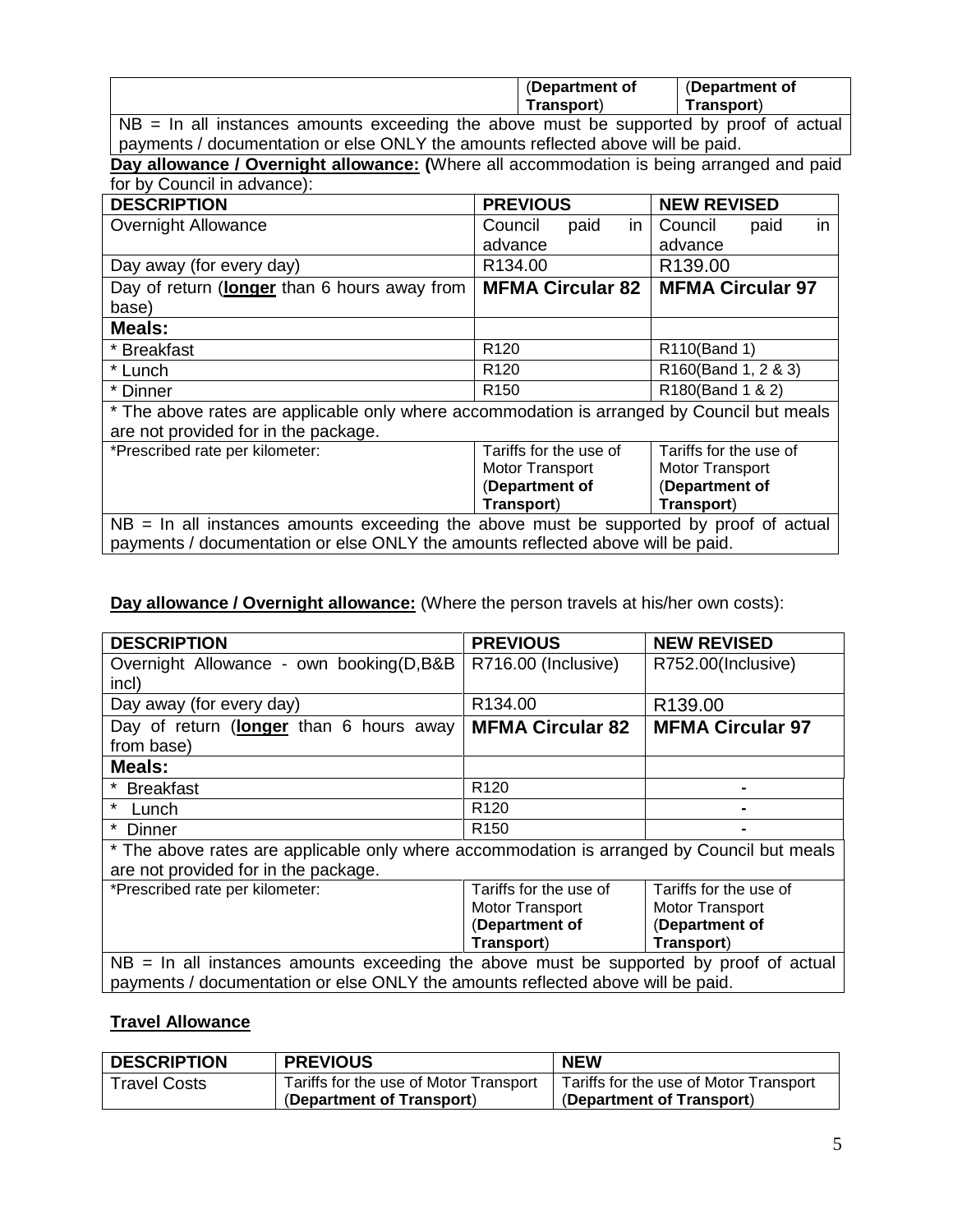| <b>Toll Fees</b>    | Will be paid on submitting proof of<br>payment   | Will be paid on submitting proof of<br>payment |
|---------------------|--------------------------------------------------|------------------------------------------------|
| <b>Parking Fees</b> | Will be paid on submitting proof of  <br>payment | Will be paid on submitting proof of<br>payment |
| $\sim$              |                                                  | .                                              |

3. That all accommodation be booked in hotels or other accommodation in line with the policy.

4. That the allowances in respect of Day Allowance, Overnight Allowance – own booking, Breakfast, Lunch, Dinner, travelling inside and outside RSA borders and Prescribed rate per kilometer be amended annually in terms of the SARS Guide for employers in respect of allowances attached as Annexure "C", and/or applicable MFMA Circulars, e.g. MFMA Circular 97; the inflation rate with specific reference to Overnight allowance – own booking and Tariffs for the use of Motor Transport (**Department of Transport**); and that the amendments be effective from 1<sup>st</sup> July of each year.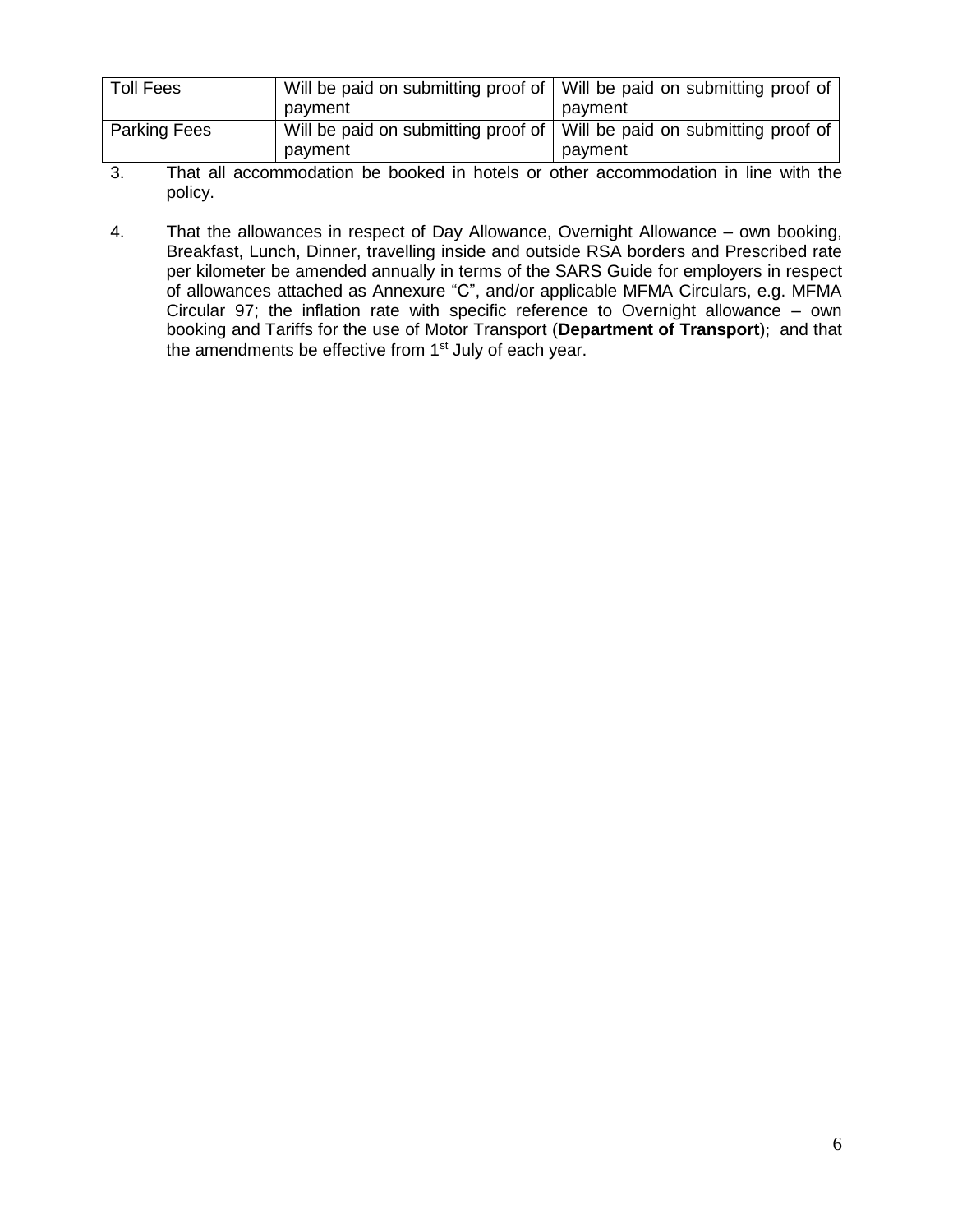# **POLICY FOR TRAVELLING AND SUBSISTENCE ALLOWANCES**

## **INDEX**

| <b>CLAUSE</b>                                                                                                                                                                                                                                  | <b>PAGE</b>    |
|------------------------------------------------------------------------------------------------------------------------------------------------------------------------------------------------------------------------------------------------|----------------|
| <b>POLICY VISION</b><br>1.                                                                                                                                                                                                                     | $\overline{7}$ |
| 2. AIM                                                                                                                                                                                                                                         | $\overline{7}$ |
| <b>OBJECTIVES</b><br>3.                                                                                                                                                                                                                        | $\overline{7}$ |
| <b>DEFINITIONS</b><br>4.                                                                                                                                                                                                                       | $\overline{7}$ |
| <b>DELEGATIONS</b><br>5.                                                                                                                                                                                                                       | 8              |
| <b>CONDITIONS AND IMPLEMENTATION</b><br>6.                                                                                                                                                                                                     | 9              |
| 7. HOTEL ACCOMODATION(DOMESTIC)                                                                                                                                                                                                                | 11             |
| FLIGHT("CLASS" CATEGORY OF FLIGHT TICKETS)<br>8.                                                                                                                                                                                               | 12             |
| <b>VEHICLE RENTAL</b><br>9.                                                                                                                                                                                                                    | 13             |
| 10. ALLOWANCES: INTERNATIONAL                                                                                                                                                                                                                  | 14             |
| 11. FLIGHT                                                                                                                                                                                                                                     | 14             |
| <b>12. VEHICLE RENTAL(INTERNATIONAL)</b>                                                                                                                                                                                                       | 14             |
| 13. VISAS                                                                                                                                                                                                                                      | 15             |
| 14. PAYMENT OF TRAVELLING AND SUBSITENCE ALLOWANCE TO CANDIDATES<br><b>ATTENDING</b><br><b>INTERVIEWS</b><br><b>FOR</b><br><b>VACANT</b><br><b>POSITIONS</b><br><b>AND</b><br><b>EXTERNAL</b><br><b>PARTICIPANTS FOR DISCIPLINARY HEARINGS</b> | 15             |
| 15. HOTEL ACCOMODATION FOR INTERVIEW<br><b>CANDIDATES AND</b><br><b>EXTERNAL</b><br><b>PARTICIPANTS FOR DISCIPLINARY HEARINGS</b>                                                                                                              | 15             |
| <b>16. PROCEDURE</b>                                                                                                                                                                                                                           | 15             |
| <b>17. RESPONSIBILITY</b>                                                                                                                                                                                                                      | 16             |
| <b>18. DEVIATIONS FROM THE POLICY</b>                                                                                                                                                                                                          | 16             |
| 19. GENERAL                                                                                                                                                                                                                                    | 16             |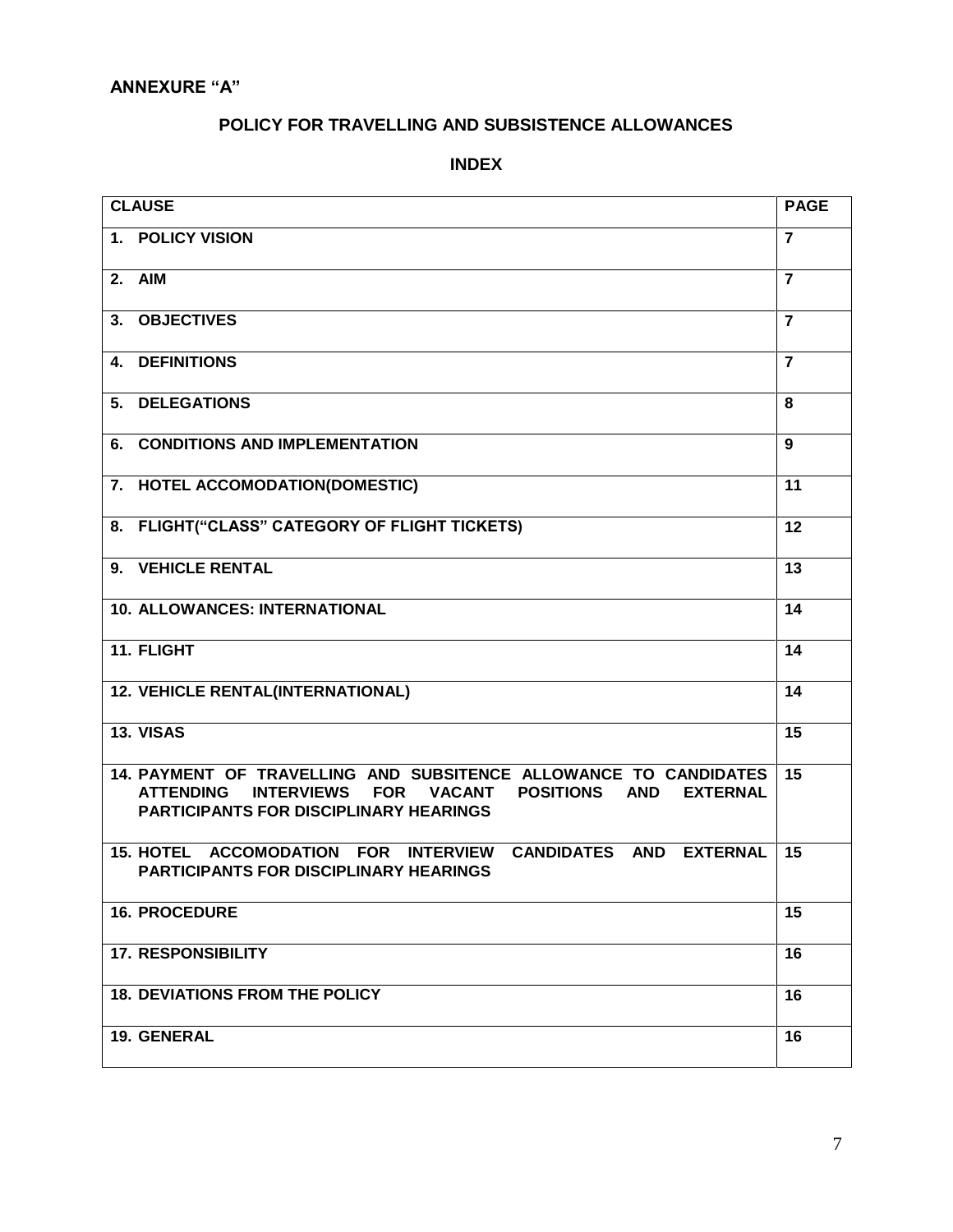## **1. POLICY VISION**

Polokwane Municipality believes that human resources are its most valuable resource in the attainment of its goals and objectives and that it is in the interest of the Council to compensate the persons representing the Council or their duly authorized delegates for additional expenses incurred by them in the execution of their official duties.

## **2. AIM**

The aim of this policy is to lay down guideline for Councilors and Officials for the payment of traveling and subsistence allowances.

## **3. OBJECTIVES**

Subject to the provisions of the standard Conditions of Services and any other Agreement with the Bargaining Council applicable to the Council and its employees, the objective of the policy is:

- a) To fairly compensate persons / employees representing the Council for essential additional expenses incurred by them in the execution of their official duties.
- b) To ensure uniformity in the payment of subsistence and traveling allowances.
- c) To limit or avoid night traveling as far as possible.

#### **4. DEFINITIONS**

Unless the context indicates otherwise, the following definitions shall apply:

| <b>OCCASIONS:</b>                       | Any occasions outside the area of jurisdiction of the Polokwane<br>Municipality geographical area where an employee is required or<br>expected to attend a meeting, Conference, Congress, seminar,<br>Training course, Training program, Workshop, Discussions or any<br>other occasion to which a person is delegated to by the Council. |
|-----------------------------------------|-------------------------------------------------------------------------------------------------------------------------------------------------------------------------------------------------------------------------------------------------------------------------------------------------------------------------------------------|
| <b>WEEKENDS:</b>                        | Saturdays and Sundays except when an occasion takes place on a<br>Saturday or a Sunday in which case it shall be deemed as a<br>weekday                                                                                                                                                                                                   |
| <b>BARGAINING:</b><br><b>COUNCIL</b>    | The Bargaining Council for the Local Government undertaking                                                                                                                                                                                                                                                                               |
| <b>OFFICIAL:</b>                        | A person appointed by the Council or duly elected and appointed<br>Councilors.                                                                                                                                                                                                                                                            |
| <b>COUNCIL:</b>                         | Polokwane Municipality, its Executive Committee or<br>anv<br>employees of the Council acting in accordance with delegated<br>authority.                                                                                                                                                                                                   |
| <b>SUBSISTANCE:</b><br><b>ALLOWANCE</b> | An allowance as determined from time to time by the Council<br>and which differentiates between an overnight allowance and a day<br>allowance.                                                                                                                                                                                            |
| <b>WEEKDAYS</b><br>t.                   | Mondays to Fridays as well as single days over weekends on<br>which occasions take place.                                                                                                                                                                                                                                                 |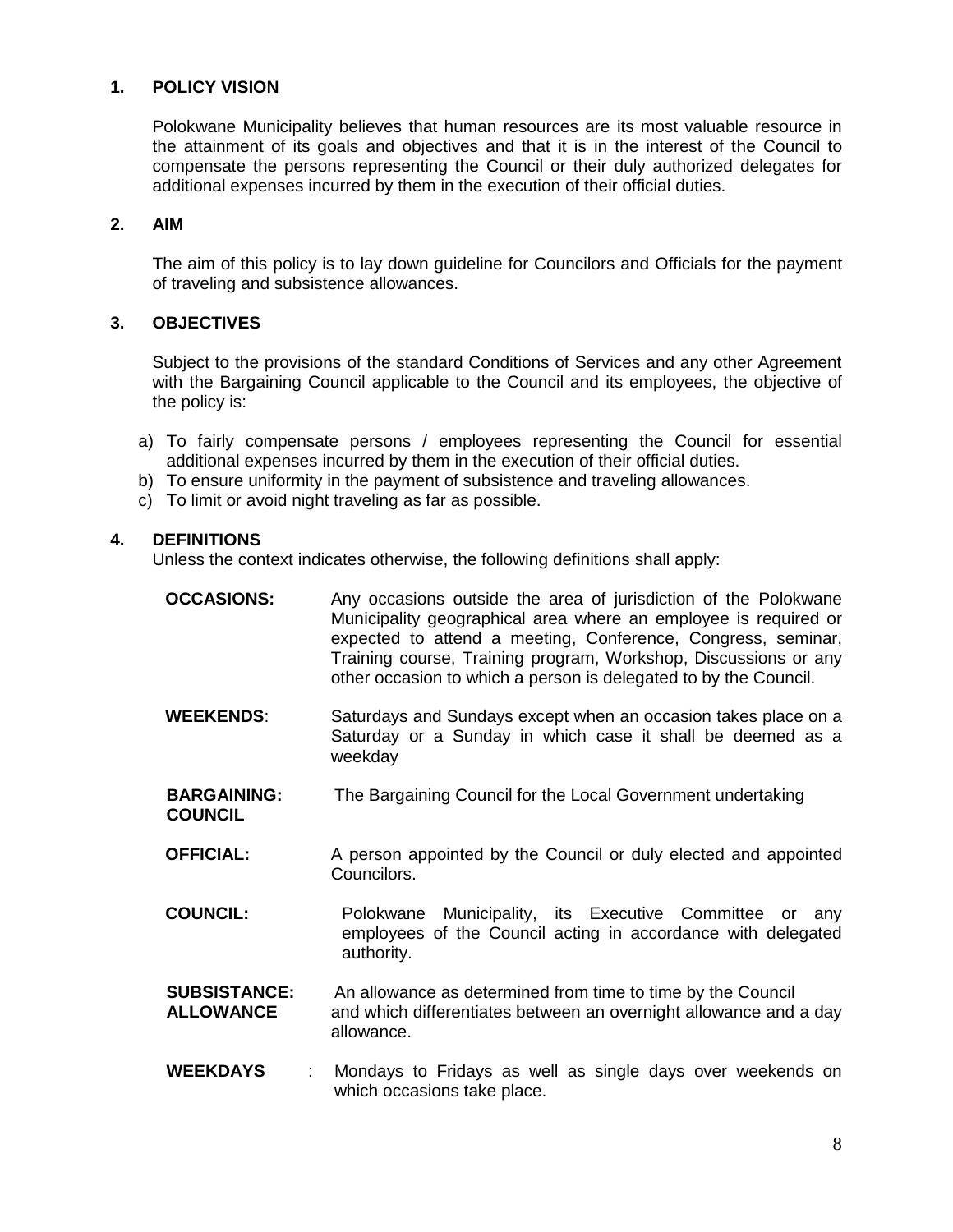| <b>OVERNIGHT</b> | : An allowance determined by Council which will be payable if     |
|------------------|-------------------------------------------------------------------|
| <b>ALLOWANCE</b> | the delegate is obliged to travel outside a radius of 250 km from |
|                  | the Municipal Head Office and the travelling is at his/her own    |
|                  | costs.                                                            |

- **DAY ALLOWANCE**: An allowance payable to a delegate who is away from his/her place of work for an occasion within a range of 160km form the Municipal Head Office or where accommodation is fully booked or paid for.
- **ACCOMMODATION**: Overnight accommodation includes bed, breakfast and dinner Where dinner is not included it will be handled as a reimbursive expense up to a maximum amount as determined by Council.
- **INTERNATIONAL** : Travel to all countries not bordering South Africa where the **TRAVEL** R currency is not acceptable in all business.
- **ADJACENT** : All countries bordering South Africa where the R currency **COUNTRIES** are acceptable in all business.
- **INCIDENTAL** : Incidental expenses include laundry, telephone costs, busfare, taxi, **EXPENSES** gifts, repairs etc.

## **5. DELEGATIONS**

5.1 The authority to delegate Councilors and officials to attend an occasion resides with the following authority:

| <b>DELEGATED PERSON</b>             | <b>APPROVAL</b>                            |
|-------------------------------------|--------------------------------------------|
| a. Executive Mayor                  | Speaker                                    |
| Speaker, I<br>b. Municipal Manager, | <b>Executive Mayor</b>                     |
| <b>Chief Whip and Councilors</b>    |                                            |
| c. Managers                         | Municipal Manager or the delegated Manager |
| d. Officials                        | SBU Manager or the delegated Manager       |
| e. Across border traveling          | <b>Executive Mayor/Mayoral Committee</b>   |
| f. Occasions longer than 5 days     | <b>Municipal Manager</b>                   |

- 5.2 The acting or delegated municipal official cannot sign his or her own claim.
- 5.3 It is the responsibility of each manager to ensure that all expenditure of the travelling cost will be within the budget allocated to that department.
- 5.4 Budget adjustments for over expenditure on the vote for travelling and subsistence can only be done with the approval of the Municipal Manager on recommendations of the Chief Financial Officer.
- 5.5 All traveling arrangements and payment thereof will only be done once the prescribed form is approved by the delegated approving person.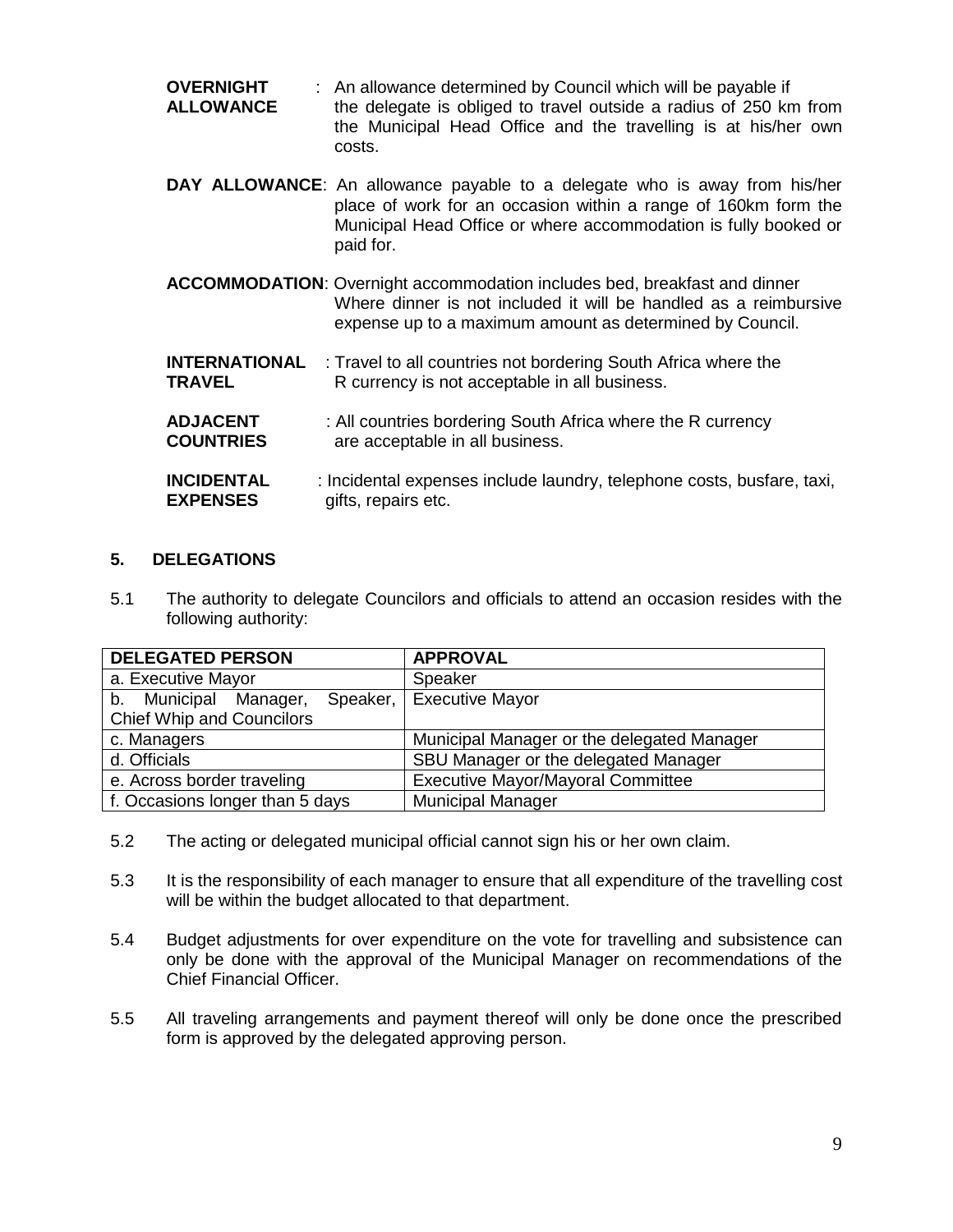## **6. CONDITIONS AND IMPLEMENTATION**

## 6.1. **Traveling Allowance**

- 6.1.1. The Council reserves the right to determine on the cost effective grounds, the means of transport when an official is delegated by the Council to attend an occasion.
- 6.1.2. More than one official delegated by Council to attend the same occasion must as far as possible use one vehicle and the discretion lies with the relevant manager and that will be controlled by the availability of funds within the budget.
- 6.1.3. Subject to the provisions of sub clause 5.1 an official who is delegated to attend an occasion at a centre further than the Limpopo Province and which is serviced by a recognized and/or registered airline shall be afforded the opportunity to make use of air transport. The decision will be based on cost effectiveness.
- 6.1.4. Should a person be delegated to attend an occasion, he/she will be entitled to an accommodation allowance and 100% of the running cost or the tariff determined by the Council irrespective of whether the person get a traveling allowance or not. In case of public transport, the actual cost incurred will be payable.
- 6.1.5. Subject to sub clause 6.1.4. the person delegated to attend an occasion presented over a continuous period of time will be entitled to a travelling allowance as determined in 6.1.4 in order to enable the person to visit his normal home every second weekend within the duration of the occasion.

## **6.2. Subsistence during the week**

Where a person travels within this range, a day allowance as determined by Council from time to time will be paid.

- This will only be paid for an occasion outside Polokwane Municipality area of jurisdiction
- Where an occasion that will take place is of the nature that the person will have to sleep over it will have to be approved by the Delegations above under paragraph (5) and will be handled accordingly.
- 6.2.1. Outside a radius of 250 km from the Municipal Offices
	- Where a person travels outside a radius of 250 km from the Polokwane Municipal Offices and no accommodation is paid for or compulsory accommodation (meals included) is supplied, that person will be paid an inclusive overnight allowance as determined by Council from time to time.
	- Where an advance and or compulsory accommodation (meals included) is provided, a person will be paid a day allowance only.
	- Where accommodation is arranged for and paid for by Council and where no dinner is provided within the paid accommodation an additional amount as determined by Council from time to time will be paid as prove of actual cost.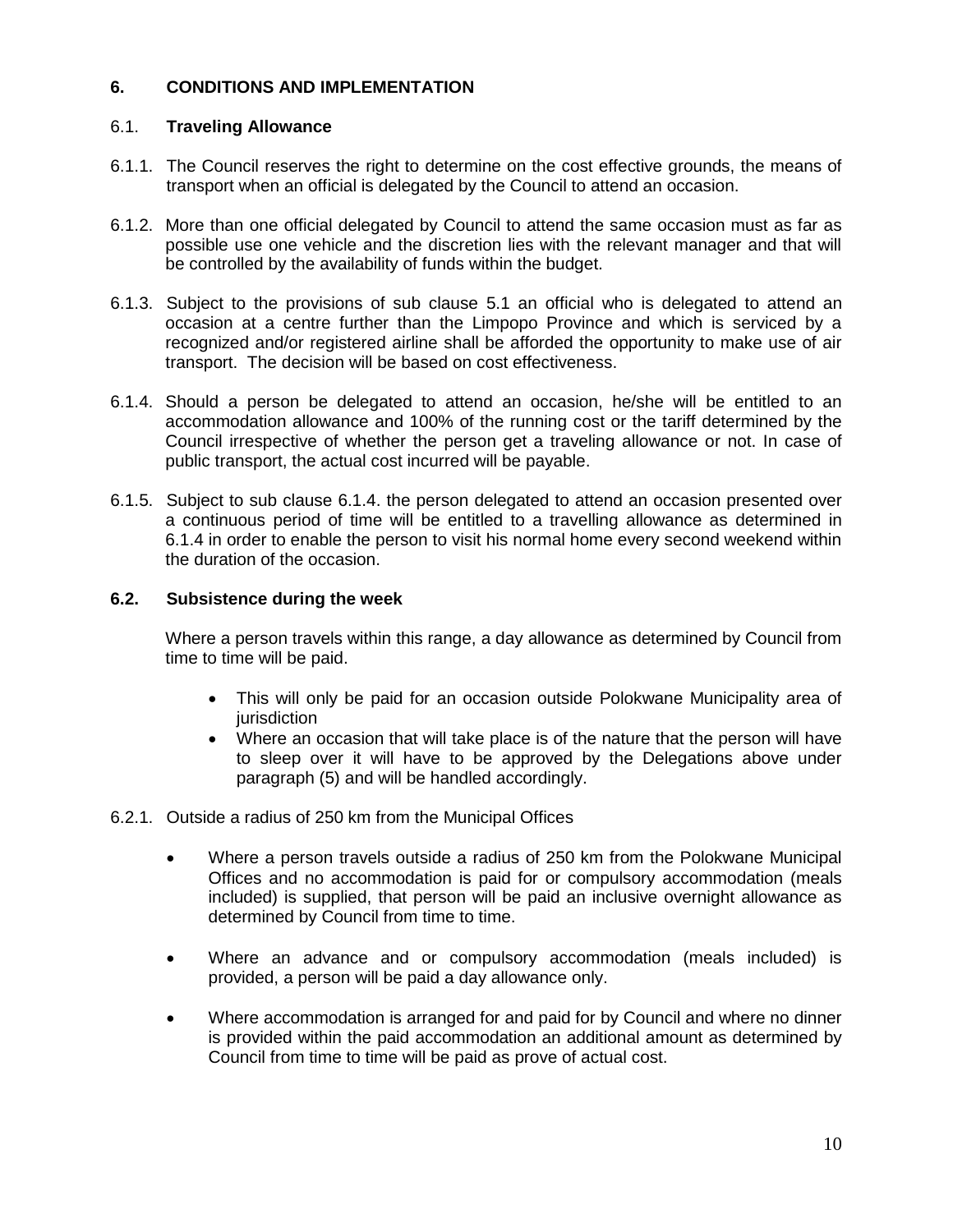## **6.3. Subsistence allowance during weekends**

- 6.3.1. The payment of subsistence allowance during week days is *mutatis mutandis* applicable to the payment of subsistence during weekends.
- 6.3.2. Subsistence is not payable for those weekends wherefore in terms of sub clause 6.1.5 a locomotion allowance is payable in order to enable him to visit his/her home in the duration of the occasion.

#### 6.4. **Council has the choice between traveling costs and subsistence during weekends**.

Council reserves the right regarding the decision whether a person should be compensated for travelling costs to his/her home or subsistence costs in order to enable the person to stay over the weekend should the duration of an occasion include a weekend.

#### 6.5. **Delegation of officials to the funeral of a deceased colleague**.

- 6.5.1. If an employee in the service of Council dies, a maximum of four officials can be delegated to attend the funeral in an official capacity.
- 6.5.2. A maximum of one night and two days be paid to the officials delegated by Council within the rules as indicated in above clauses.
- 6.5.3. That only one vehicle be used and that travelling allowance be paid for one vehicle only.
- 6.5.4. That the travelling allowance as contemplated in 6.5.3 above be calculated as determined in 5.5.

#### 6.6. **Approval of Delegation**

6.6.1 That authority to delegate Councilors and officials to attend an occasion resides the following authority**.**

| <b>DELEGATED PERSON</b>                                 | <b>APPROVAL</b>          |
|---------------------------------------------------------|--------------------------|
| a. Executive Mayor                                      | Speaker                  |
| b. Chief Whip, Speaker and Councilors   Executive Mayor |                          |
| c. Municipal Manager                                    | <b>Executive Mayor</b>   |
| d. Directors/ CFO                                       | <b>Municipal Manager</b> |
| e. Manager                                              | Director/ CFO            |
| f. Officials                                            | <b>SBU Manager</b>       |

#### *(The acting or delegated Municipal officer cannot sign his/ her own claim).*

- 6.6.2. It is the responsibility of each Manager to ensure that all costs incurred because of travelling will be within the budget allocated to that Directorate.
- 6.6.3. Budget adjustments for over expenditure on the vote for travelling and subsistence can only be done with the approval of the Municipal Manager on recommendations of the Chief Financial Officer.
- 6.6.4. All travelling arrangements and payment thereof will only be done once the prescribed form is approved by the delegated approving person.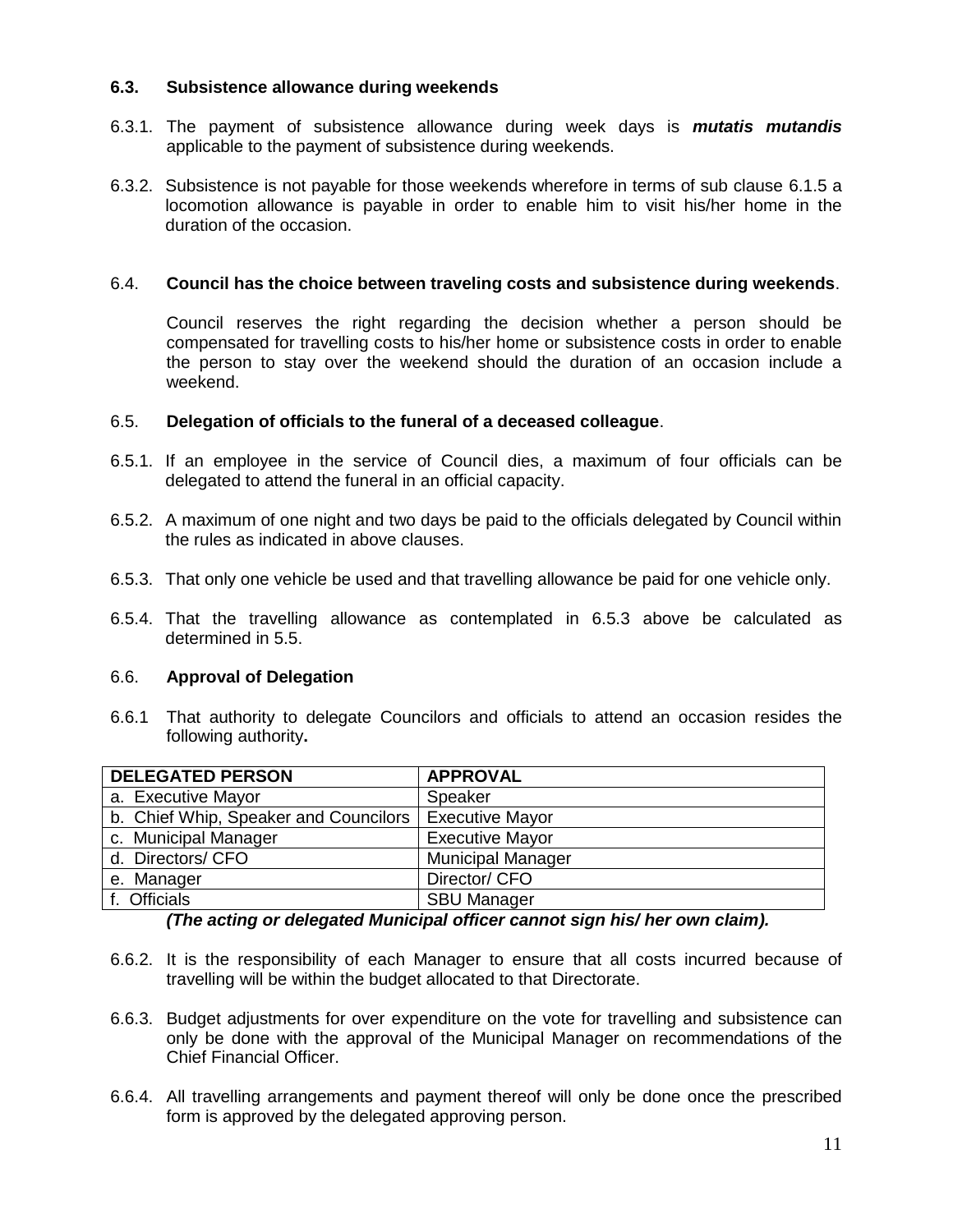## **7. HOTEL ACCOMODATION(DOMESTIC)**

- 7.1. Actual cost limited to an amount as determined by MFMA **Circular 97** per night to cover the cost of bed and breakfast.
- 7.2. Polokwane Municipality to be invoiced for accommodation by travelling agency on hotel groups / guests houses, before departure.
- 7.3. Where a block booking is done Polokwane Municipality is to be invoiced by the coordinating organization before departure.
- 7.4. Alternatively, the official may prefer to stay privately, for which he can claim an amount as determined by the inflation rate on costs per night. The limited amount per night, bed and breakfast as determined by Council will apply in all other cases.
- 7.5. A daily allowance as determined by SARS guidelines for incidental expenses and meals as determined my MFMA Circular 97 will be paid by the Polokwane Municipality for traveling outside the area of jurisdiction. This allowance will be calculated from the date of departure up to and including the date of arrival back to Polokwane Municipality
- 7.6. The Accounting Officer must ensure that costs incurred for domestic accommodation and meals are in accordance with the maximum allowable rates for domestic accommodation and meals as communicated from time to time by the National Treasury though a notice.
- 7.7. Overnight accommodation may only be booked where the return trip exceeds 500 kilometers.
- 7.8. National Treasury has established maximum allowable rates for domestic accommodation. When sourcing accommodation for officials, municipalities and municipal entities should find options that are equal to or lower than the rates in Table 1, as contained in Annexure A to MFMA Circular 97, depending on the allowable star grading and the band. Competition and cost effectiveness must remain a key principle.

| <b>Accommodation Grid</b>                     |                                  |                                                                 |                                                                                     |  |  |
|-----------------------------------------------|----------------------------------|-----------------------------------------------------------------|-------------------------------------------------------------------------------------|--|--|
| <b>Voucher Includes</b>                       | <b>BAND1</b>                     | <b>BAND 2</b>                                                   | <b>BAND 3</b>                                                                       |  |  |
|                                               | Room Only<br>Tourism Levy<br>VAT | <b>Bed &amp; Breakfast</b><br><b>Tourism Levy</b><br><b>VAT</b> | Dinner, Bed and Breakfast<br>Tourism Levy<br><b>VAT</b><br>2 x soft Drink at Dinner |  |  |
| Graded Hotel, Boutique Hotel, Lodge or Resort |                                  |                                                                 |                                                                                     |  |  |
|                                               | <b>BAND1</b>                     | <b>BAND 2</b>                                                   | <b>BAND 3</b>                                                                       |  |  |
| 1 Star<br>2 Star                              | R <sub>590</sub><br>R920         | R730<br>R <sub>1</sub> 050                                      | R855<br>R <sub>1</sub> 230                                                          |  |  |
| 3 Star                                        | R <sub>1.120</sub>               | R <sub>1.230</sub>                                              | R <sub>1.400</sub>                                                                  |  |  |
| 4 Star                                        | R <sub>1</sub> ,275              | R <sub>1</sub> ,380                                             | R <sub>1</sub> ,550                                                                 |  |  |
| 5 Star                                        | R <sub>2.140</sub>               | R <sub>2.250</sub>                                              | R <sub>2.500</sub>                                                                  |  |  |

## **TABLE 1: RATES SET FOR DOMESTIC HOTEL ACCOMMODATION**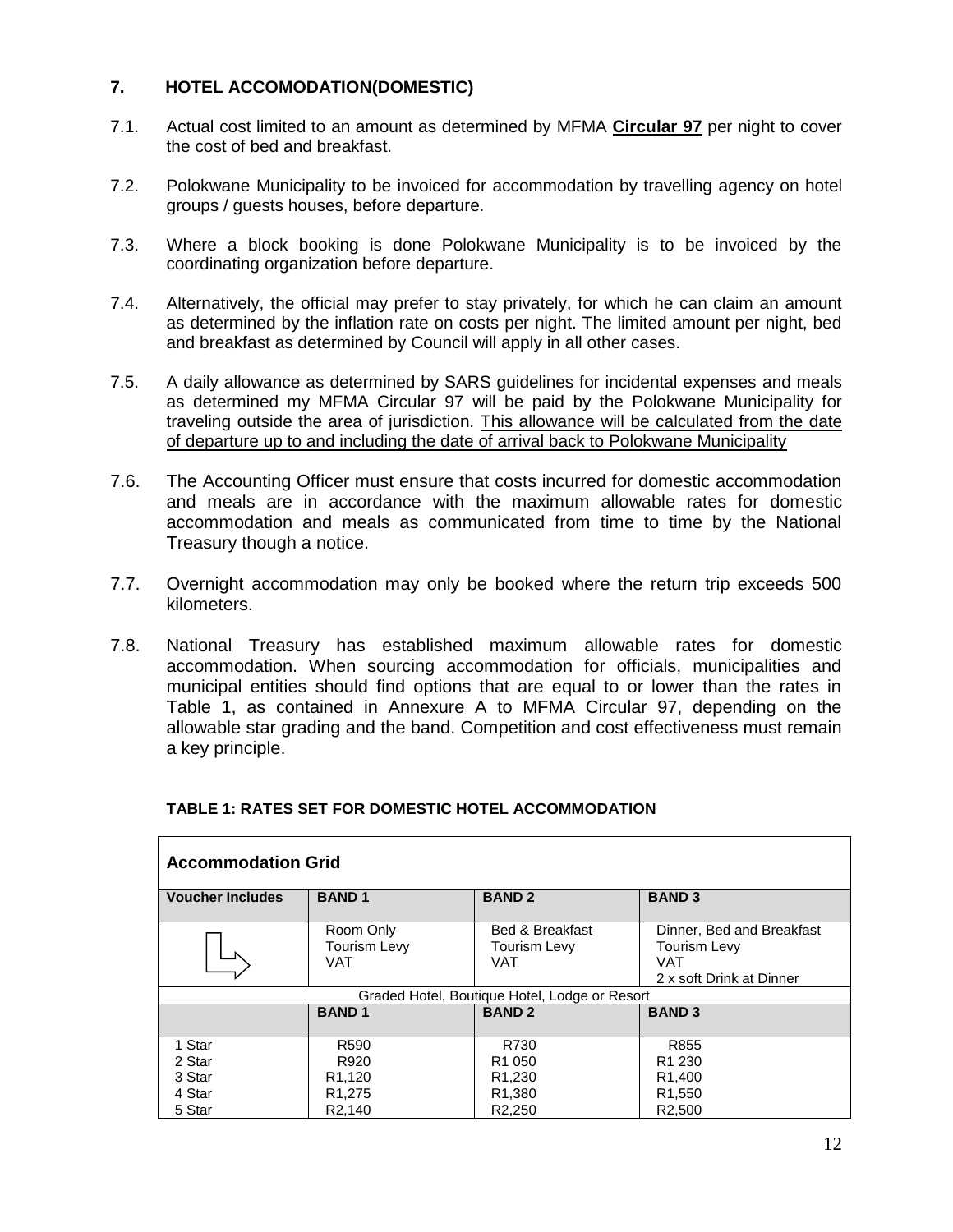| Bed & Breakfast, Country House or Guest house                                                             |                  |                     |                  |  |  |  |
|-----------------------------------------------------------------------------------------------------------|------------------|---------------------|------------------|--|--|--|
|                                                                                                           | <b>BAND1</b>     | <b>BAND2</b>        | <b>BAND 3</b>    |  |  |  |
|                                                                                                           |                  |                     |                  |  |  |  |
| 1 Star                                                                                                    | R 3350           | R <sub>180.00</sub> | R270.00          |  |  |  |
| 2 Star                                                                                                    | R 510            | R250.00             | R350.00          |  |  |  |
| 3 Star                                                                                                    | R 920            | R400.00             | R520.00          |  |  |  |
| 4 Star                                                                                                    | R 1020           | R600.00             | R750.00          |  |  |  |
| 5 Star                                                                                                    | R 1225           | R800.00             | R975.00          |  |  |  |
| Self-Catering*                                                                                            |                  |                     |                  |  |  |  |
|                                                                                                           | <b>BAND1</b>     | <b>BAND2</b>        | <b>BAND 3</b>    |  |  |  |
|                                                                                                           |                  |                     |                  |  |  |  |
| 1 Star                                                                                                    | R 590            |                     |                  |  |  |  |
| 2 Star                                                                                                    | R 920            |                     |                  |  |  |  |
| 3 Star                                                                                                    | R 1 1 2 0        |                     |                  |  |  |  |
| 4 Star                                                                                                    | R 1 275          |                     |                  |  |  |  |
| 5 Star                                                                                                    | R 1 475          |                     |                  |  |  |  |
| Meals**                                                                                                   |                  |                     |                  |  |  |  |
|                                                                                                           | <b>BAND1</b>     | <b>BAND2</b>        | <b>BAND 3</b>    |  |  |  |
|                                                                                                           |                  |                     |                  |  |  |  |
| <b>Breakfast</b>                                                                                          | R <sub>110</sub> |                     |                  |  |  |  |
| Lunch                                                                                                     | R <sub>160</sub> | R <sub>160</sub>    | R <sub>160</sub> |  |  |  |
| <b>Dinner</b>                                                                                             | R <sub>180</sub> | R <sub>180</sub>    |                  |  |  |  |
| <b>Total</b>                                                                                              | R450             | <b>R340</b>         | R <sub>160</sub> |  |  |  |
|                                                                                                           |                  |                     |                  |  |  |  |
| Accommodation costs are assumed to be inclusive of Parking and WI-FI (if available), and exclusive of     |                  |                     |                  |  |  |  |
| Laundry Expenses.                                                                                         |                  |                     |                  |  |  |  |
| *Including Exclusive and Shared Facilities. Exclusive facilities offer travellers a sole occupancy unit   |                  |                     |                  |  |  |  |
| consisting of one or more bedrooms and self-contained public areas e.g. kitchen, dining area and lounge.  |                  |                     |                  |  |  |  |
| Shared Facilities consisting of one or more bedrooms and self-contained shared public areas e.g. kitchen, |                  |                     |                  |  |  |  |

*dining area and lounge. \*\*Maximum amounts that can be claimed for meals. The claim for the actual amounts must be supported by a receipt .* 

- 7.9. If a negotiated rate for a specific star grading is equivalent to or lower than the rate for the lower star grading, the official may be accommodated in the establishment with the higher star grading. This means that an official may be accommodated in a four-star establishment if the rate at the four-star establishment is the same as or lower than a three-star establishment.
- 7.10. Where there is an alternative star grading indicated in Table 1(i.e 4/5 or 3/4), the maximum allowable rate of the lower star grading will be the benchmark. The higher star grading can only be booked if:
	- a. The higher star graded facility is the only available option due to location and availability; or
	- b. The municipality has negotiated lower rates with the higher star graded facility.

## **8. FLIGHT ("Class" category of flight tickets)**

The Accounting Officer –

- (a) May approve the purchase of economy class tickets for all officials or political office bearers where the flying time for the flights is five hours or less; and
- (b) May approve the purchase of business class tickets for officials, political office bearers and persons reporting directly to the accounting officer for flight exceeding five hours or less; and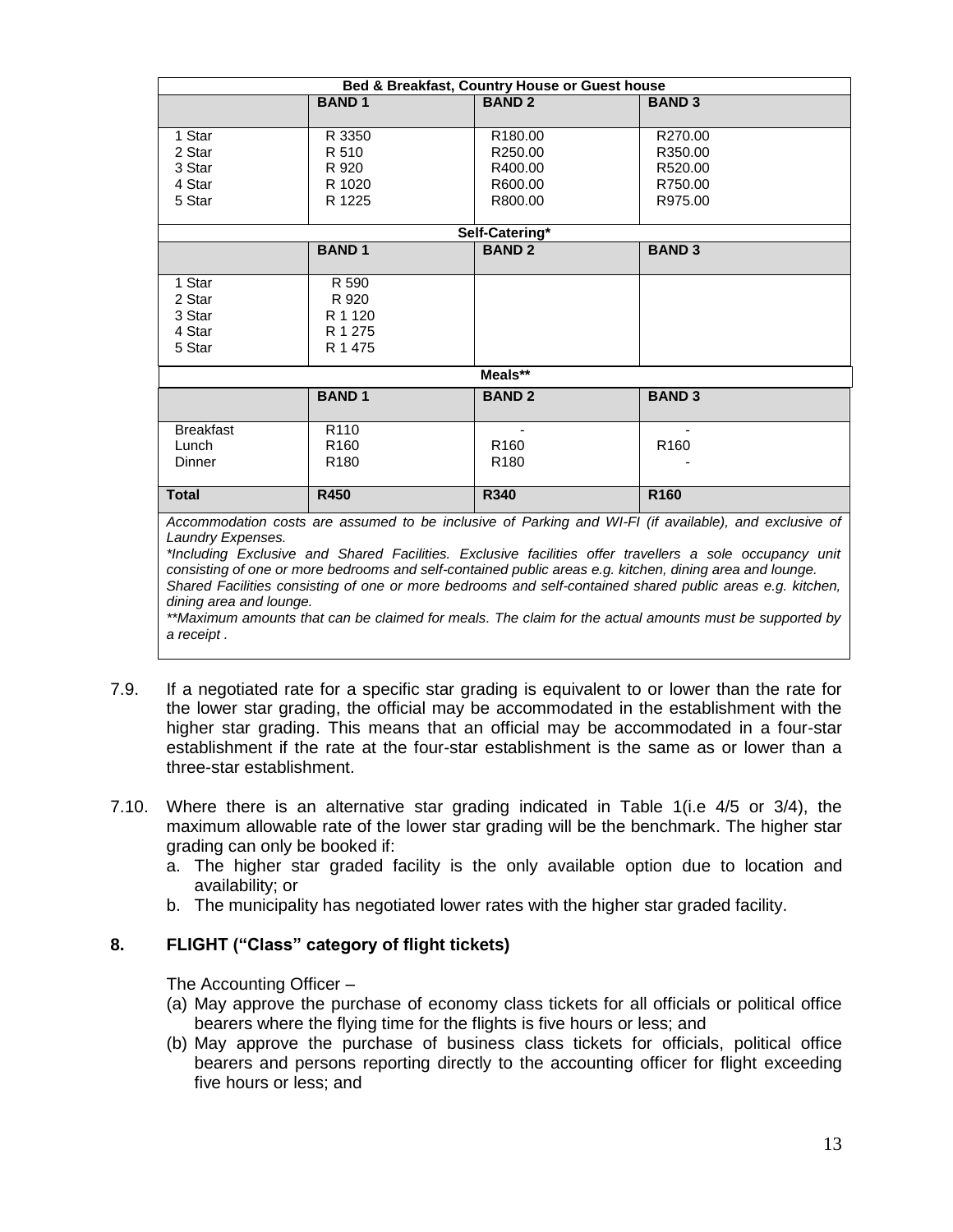In the case of the Accounting officer, the Mayor may approve the purchase of economy class where the flying time is five hours or less and business class tickets for flights exceeding five hours.

Notwithstanding the above, an Accounting Officer, or the Mayor in the case of an Accounting Officer, may approve the purchase of business class tickets for an official or a political office bearer with a disability or a medically certified condition.

National Treasury has negotiated with South African Airways (SAA) and Comair/British Airways(BA) for upfront discounted air fares for government employees, including councillors, travelling domestically for official purpose.

For SAA, the discounts range from 5% (L class) up to 30% (Y Class) for Economy Class tickets; and 10% (D Class) up to 26% (C Class) for Business Class tickets. Business class is not encouraged, however where a single flight exceeds 5 hours, consideration may be applied.

For BA the discounts range from 10%(O, Q class) up to 25% (Y class) for Economy Class Tickets; and 20%(J Class) for Business Class tickets.

In order to make full use of the corporate discount with SAA and BA the municipality must instruct the appointed TMC's or persons making bookings for domestic airline tickets, to book against relevant deal codes as detailed in Annexure B of MFMA Circular 97.

#### **9. VEHICLE RENTAL**

An official or a political office bearer of a municipality must utilize municipal fleet where viable, prior to hiring vehicles; make use of shuttle services, if the cost of such a service is below the cost of hiring a vehicle.

Officials and councilors must make use of the most cost effective option so as to reduce travel costs.

An official or a political office bearer of a municipality must not hire vehicles from a category higher than Group B or an equivalent class; and where a different class of vehicle is required for a particular terrain or to cater for the special needs of an official or where the number of officials attending a specific event necessitate a higher class vehicle; written approval of the Accounting Officer must first be sought prior to hiring such a vehicle.

Officials and councilors can be permitted to accept up-graded group of hired vehicles if such an upgrade is offered with no extra charge or at a lower charge than a Group B vehicle.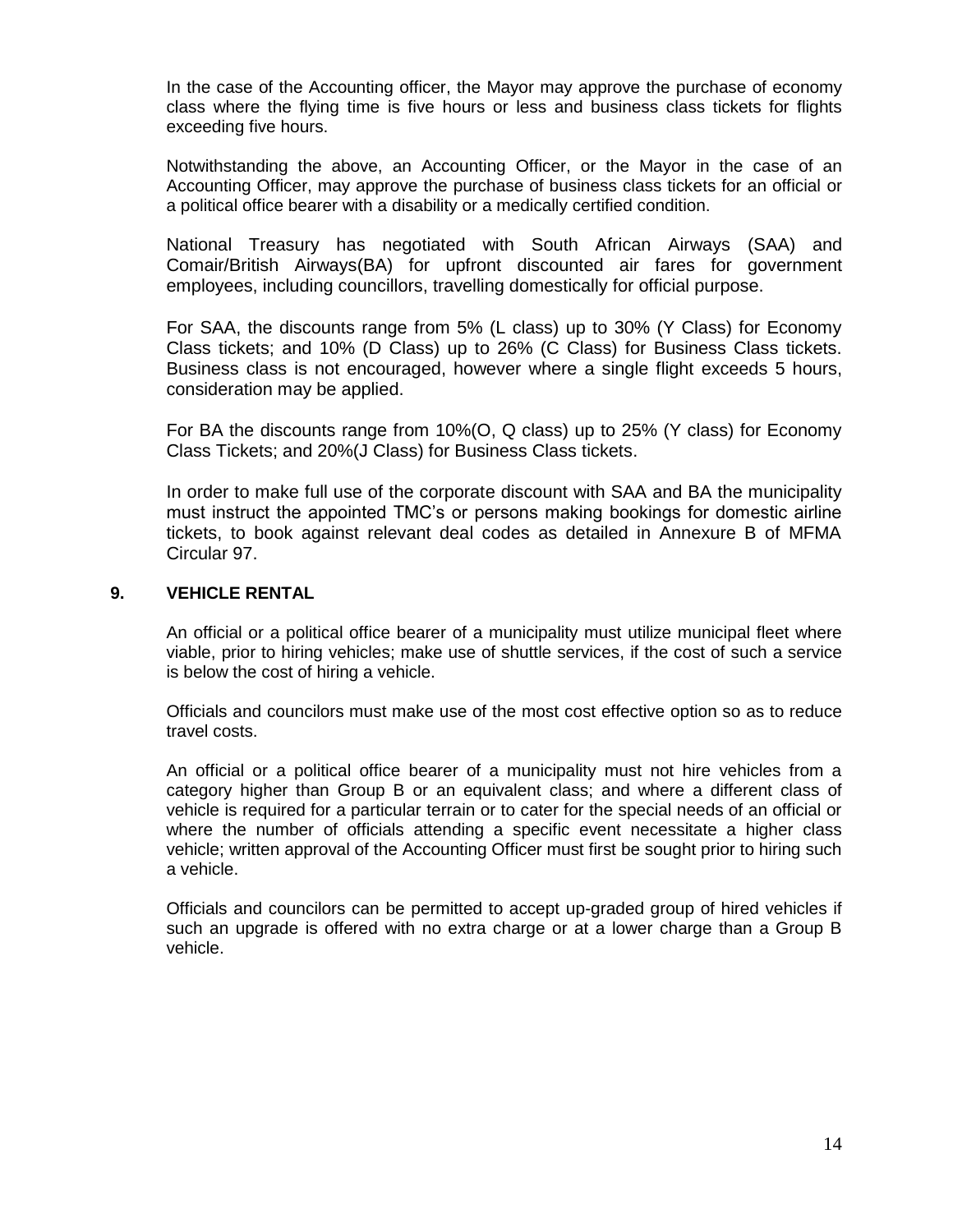#### **10. ALLOWANCES: INTERNATIONAL**

#### **10.1. Hotel Accommodation**

Actual costs with a maximum rand equivalent as determined by the Rand/Dollar exchange rate per day. Polokwane Municipality to be invoiced by the travelling agency for the accommodation before departure.

## **10.2. Subsistence allowance**

The rand equivalent as determined by the Rand/ foreign currency exchange rate to a maximum prescribed amount applicable to the relevant country as per SARS guidelines, PAYE-GEN-01-G03-A02 – Subsistence Allowance – Foreign Travel will be paid per day. The day of arrival and day of departure to be calculated as full days. The allocated amount is to be utilized for meals and incidental expenses such as laundry, telephone costs, bus fare, taxi, train fare, gifts, repairs etc.

That subsistence allowance for foreign visits per person is brought into line with financial policies, which determines differentiated subsistence rates for individual countries. These rates are determined and adjusted on an ongoing basis according to a data base supplied primarily by SARS.

## **11. FLIGHT**

The Accounting Officer –

- (a) May approve the purchase of economy class tickets for all officials or political office bearers where the flying time for the flights is five hours or less; and
- (b) May approve the purchase of business class tickets for officials, political office bearers and persons reporting directly to the accounting officer for flight exceeding five hours or less; and

In the case of the Accounting officer, the Mayor may approve the purchase of economy class where the flying time is five hours or less and business class tickets for flights exceeding five hours.

Notwithstanding the above, an Accounting Officer, or the Mayor in the case of an Accounting Officer, may approve the purchase of business class tickets for an official or a political office bearer with a disability or a medically certified condition.

## **12. VEHICLE RENTAL (International)**

The lowest class of rental will be allowed, unless otherwise approved by Council. Four or less delegated attending the same conference, etc. are required to hire only one vehicle, even in cases where they have booked different accommodation. No advances on vehicle rental will be made available. A certified invoice from a traveling agency issued by a vehicle rental agency must be submitted to the Council for payment. Should a delegate need to travel to the airport to embark on a flight, the chauffeur service of the Council should be utilized to transport the delegate to the airport. Should the chauffeur service not be available, a delegate may use his own vehicle and will be compensated in accordance with the applicable AA tariffs. The cost of parking tickets to leave the vehicle at the airport and may be claimed from Council upon submission of original receipts.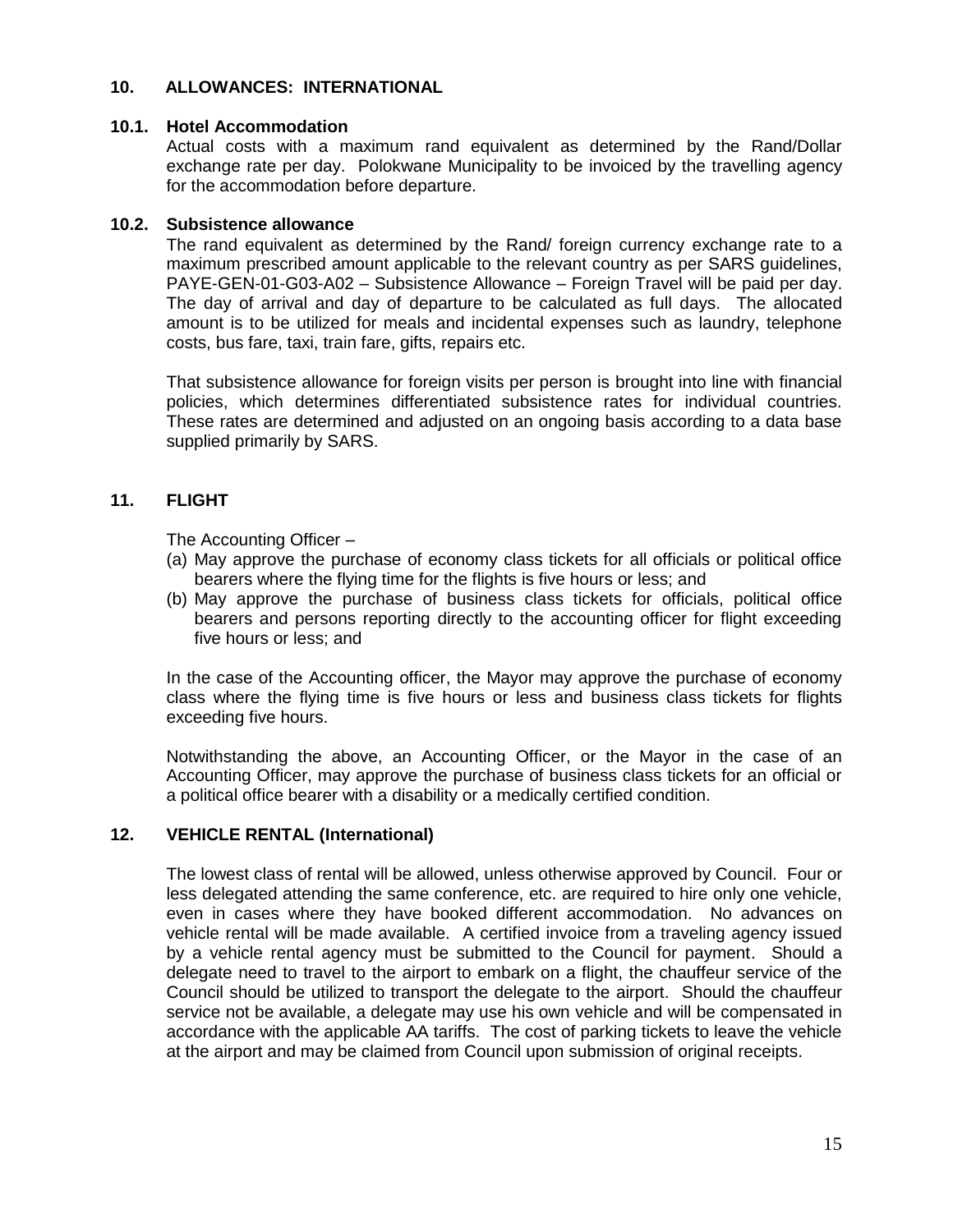## **13. VISAS**

Where applicable a visa/s is required for international visits the costs will be paid by Polokwane Municipality upon submission of an invoice or receipt from the travelling agency or embassy.

## **14. PAYMENT OF TRAVELLING AND SUBSISTENCE ALLOWANCE TO CANDIDATES ATTENDING INTERVIEWS FOR VACANT POSITIONS AND EXTERNAL PARTICIPANTS FOR DISCIPLINARY HEARINGS.**

- 14.1. Travelling costs will be payable at 100% of the Department of Transport tariffs to candidates/external participants who have to travel far to attend interviews/disciplinary hearings and travel back again to their home/places of work. In the case of public transport, the actual costs incurred will be payable.
- 14.2. Travelling by air will only be allowed in exceptional cases after approval by the Municipal Manager. If a candidate/external participant on his/her own account do travel by air for an interview/disciplinary hearing and he/she has to rent a car to travel to Polokwane and back to the airport the payment for the latter will only be effected as per the stipulation of clause 14.1.
- 14.3. Payment of the above mentioned travelling costs will be subject to budget availability.

## **15. HOTEL ACCOMODATION FOR INTERVIEW CANDIDATES AND EXTERNAL PARTICIPANTS FOR DISCIPLINARY HEARINGS:**

- 15.1. If a candidate/participant has to travel further than 500km to Polokwane, then he/she may be allowed to sleep over at the Council's expense, subject to budget availability.
- 15.2. Human Resources Management and Legal Services will be responsible for arranging accommodation and meals for short listed candidates and external disciplinary hearings participants, where applicable.
- 15.3. In cases where accommodation for short listed candidates and external participants in disciplinary hearings is necessary the actual accommodation cost will be paid by Council.
- 15.4. The need for possible group arrangement for accommodation will be determined when the short listed candidates are invited for interviews and external participants are being invited for disciplinary hearings.
- 15.5. It is the responsibility of Human Resources Management and Legal Services to inform the candidates and external disciplinary hearings participants of the contents of clause 14 of this Policy.

## **16. PROCEDURE**

All claims and procedures in terms of this policy will be determined by the CFO and all persons submitting claims must adhere to the stipulations thereof.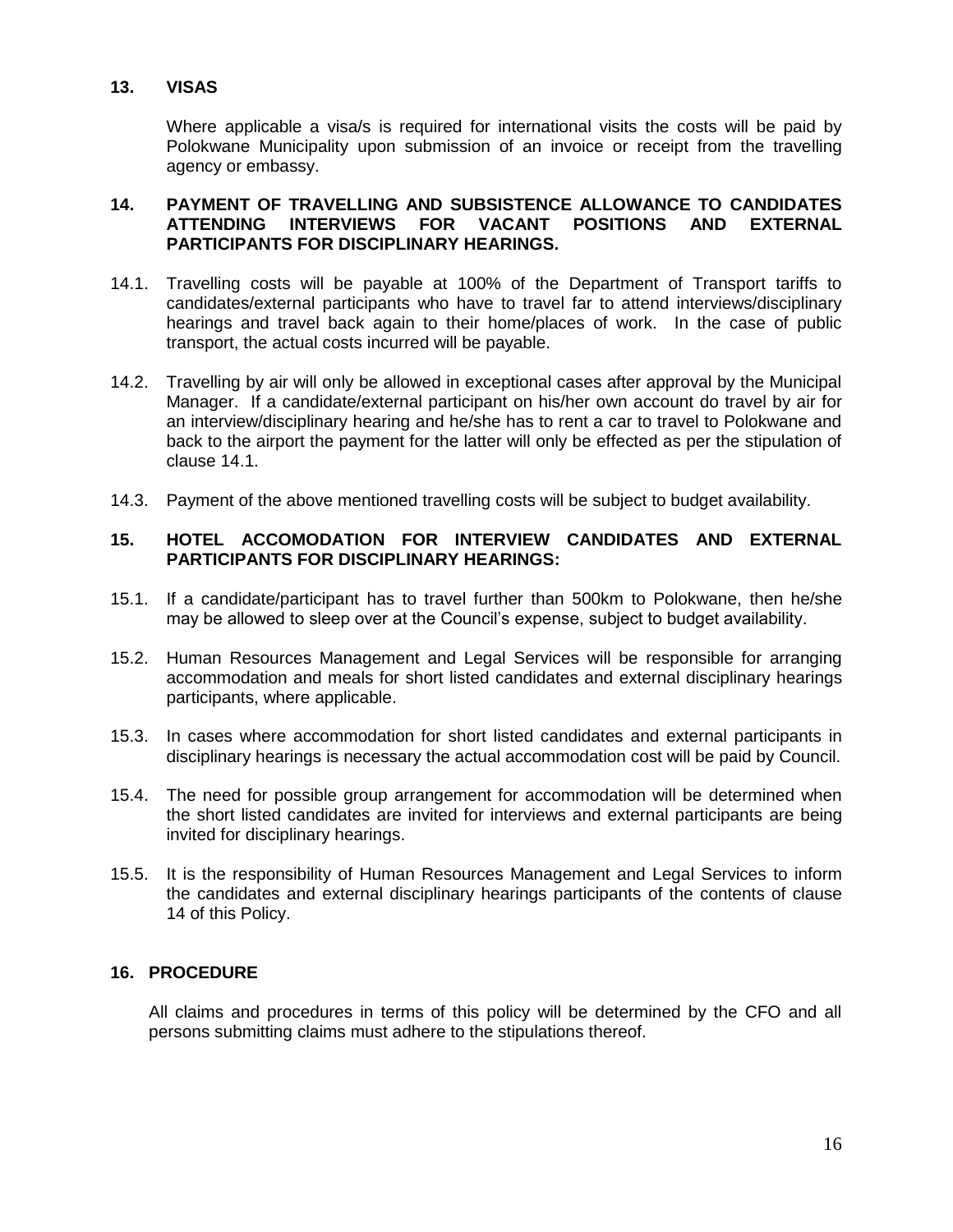## **17. RESPONSIBILITY**

It is the responsibility of Directors/SBU Managers to ensure that Council's Policy with regard to accommodation and subsistence allowance is adhered to and that it shall at all times be scientifically funded and that all statutory provisions be adhered to.

It is the responsibility of each individual to inform the CFO if an occasion was cancelled and to repay any monies received in advance within two days of becoming aware.

## **18. DEVIATIONS FROM THE POLICY**

- 18.1. Specific circumstances necessitate deviations from the approved policy. These relate to:
	- No time for prior travel booking through travel agencies.
	- Where accommodation cannot be arranged within the cost limit as stipulated in the policy.
	- Vehicles as stipulated not available.
- 18.2. In order to manage the travel and subsistence policy it is of most importance that any deviation be limited to exceptional circumstances. Should there be any deviations from the Subsistence and Travelling Allowance Policy it is recommended that prior written approval have to be granted as follows:
	- Officials by the Director/ CFO and Municipal Manager
	- Municipal Manager by the Executive Mayor
	- Councilors and Members of the Mayoral Committee by the Executive Mayor
	- Executive Mayor by the Speaker.

Any deviation from the Subsistence and Travelling Allowance Policy should be submitted to Municipal Manager for consideration and approval prior to any visit.

#### **19. GENERAL**

- Any travel arrangements should only be made after approval in terms of the approved set of delegations.
- Travel arrangements should be made timely in order to ensure that the maximum discount is received thereby minimizing the cost to the municipality.
- Prescribed rates per kilometer will be amended in line with Tariffs for the use of Motor Transport (Department of Transport).